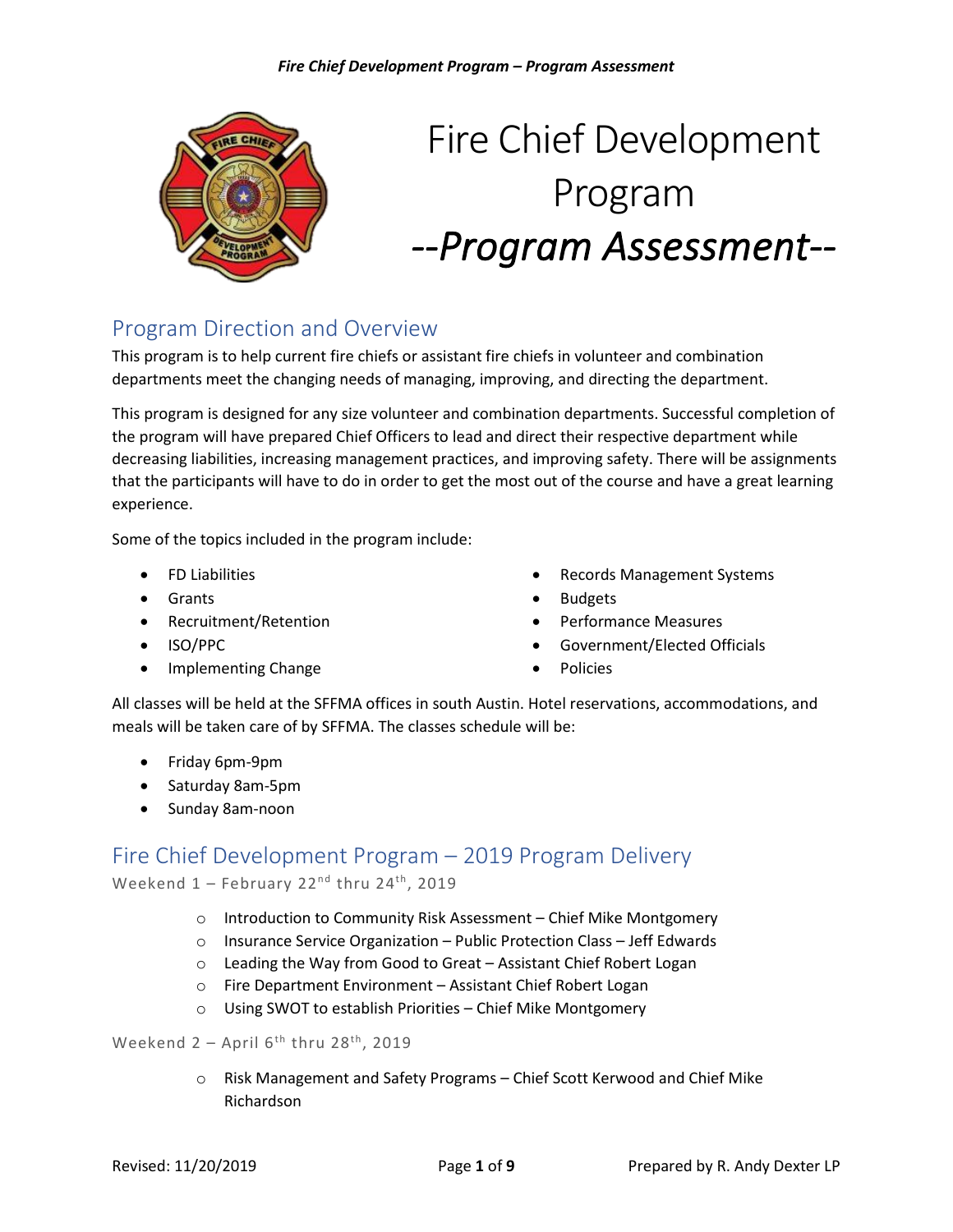- o Operations Management Chief Mike Richardson
- o TIFMAS / AHIMT Battalion Chief Mark Wolbus

#### *Weekend 3 – May 31st thru June 2nd, 2019*

- o Health and Wellness Program Chief Bill Gardner
- o Recruitment and Retention Assistant Chief Jason Blackman
- o Liabilities of Fire Chief Employee Management Chief Bill Gardner
- o Fair Labor & Standards Act Compliance Chief Bill Gardner

#### Weekend  $4 -$  August  $9<sup>th</sup>$  thru  $11<sup>th</sup>$ , 2019

- o Texas Fire Service 101 Chief Chris Barron
- o Administration Management (Grants) Chief Chris Barron and Chief Bruce Woods
- $\circ$  Administration Management (Government/Public Relations) Chief Chris Barron and Chief Bruce Woods
- o Texas Forestry Service (Grant Programs) Chief Jason Kiddingham
- o Emergency Management Chief Brent Hahn
- o Administrative Management (Budget Concepts) Chief Bruce Woods
- $\circ$  ESDs The Basics Clay Avery
- $\circ$  Community Risk Reduction (CRR) in Wildland Interface Chief Bruce Woods

#### Weekend  $5 -$  September  $20<sup>th</sup>$  thru  $22<sup>nd</sup>$ , 2019

- o Creating a Compelling Story Chief Mike Montgomery
- o Change is Good…You go First! Chief Mike Montgomery
- o Overcoming Difficult Organizational Changes Chief Chris Barron
- o Fire Service Management Chief Richard Van Winkle
- o Planning for Change Chief Mike Montgomery
- o Future of the Fire Service Chief Chris Barron
- o Future Fire Chief Development Program (Improvements) Chief Chris Barron, Chief Richard Van Winkle, and Chief Mike Montgomery
- $\circ$  Overview of the Texas Commission on Fire Protection Tim Rutland

#### Audit Direction

R. Andy Dexter LP, Vice Chairman of the SFFMA Certification Board, was engaged by Executive Director Chris Barron (Retired), Fire Chief Mike Montgomery (Retired), and Fire Chief/SFFMA President Mike Richardson to evaluate the validity and compliance of the Fire Chief Development Program as a standalone certification. R. Andy Dexter was then enrolled in the program as a student for this evaluation process to experience what the students of the program is. R. Andy Dexter LP attended the 2019 (newly expanded to 5 weekends) course and was apart of the cohort assembled for the program.

## Program Evaluation Method

The program was measured predominately by compliance with existing SFFMA Certification Program and NFPA Consensus Standards for qualifying for certification. This direction is based solely on the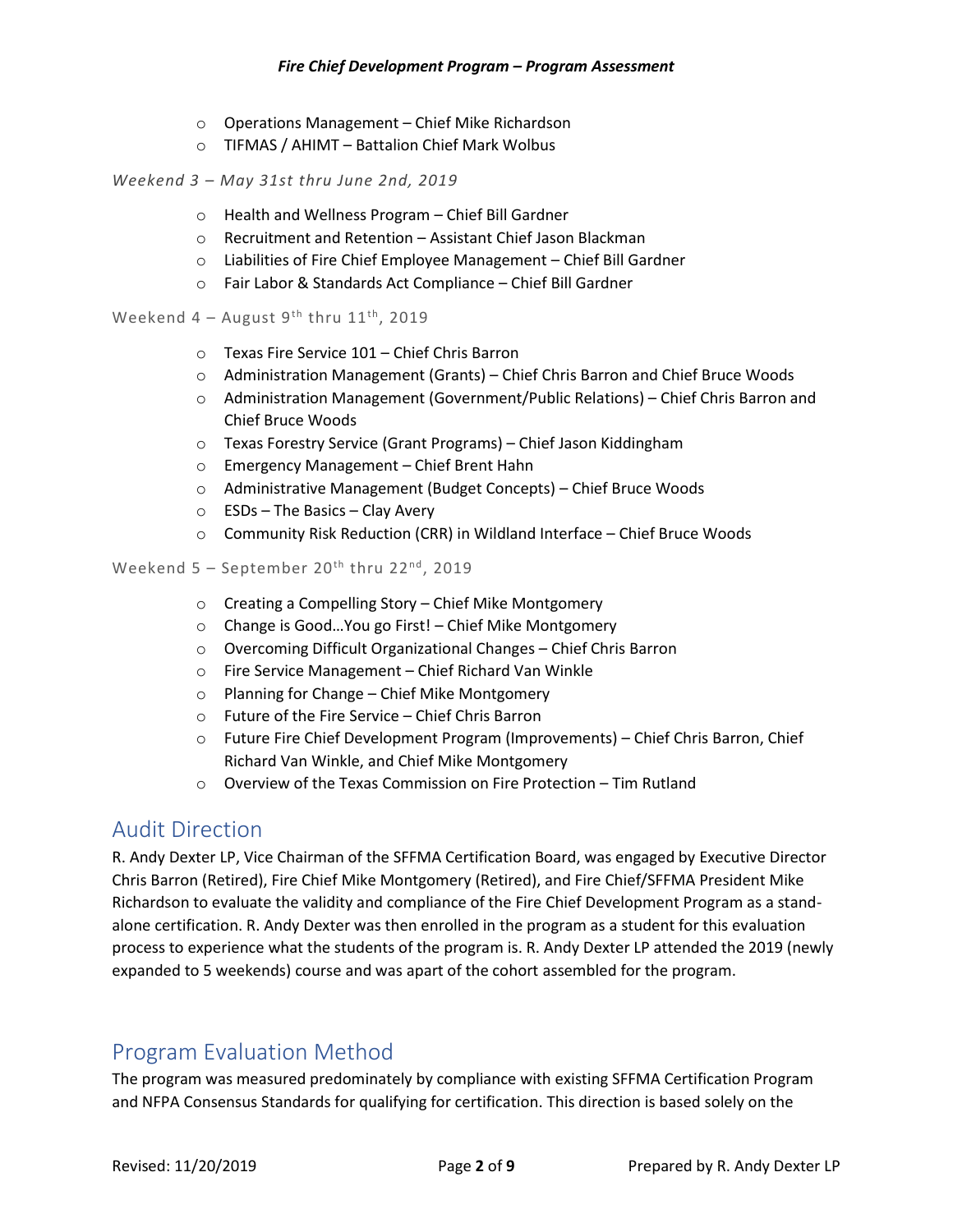Executive Board Direction to the SFFMA Certification Board to require all offered certifications to be issued by the Certification Board comply with the applicable NFPA Standard and have a skills/written testing validation process.

The second measurement is from the standpoint of the original intent for the development of the Fire Chief Development Program which is to develop a program which remains relevant and current to the needs of the chief officers of a department using the elements of the political, financial, human resources, and industry direction of the fire and emergency services.

## Primary Assessment Method

SFFMA and NFPA Objectives

The following are the SFFMA / NFPA Objectives which were covered during the course as observed by R. Andy Dexter LP:

#### Fire Officer I (NFPA 1021)

- O1‐01.01 Trainee shall have knowledge of the following:
	- A. The organizational structure of the department
	- B. Geographical configuration and characteristics of response districts
	- C. Departmental operating procedures for administration, emergency operations, incident management systems, and safety
	- D. Departmental budget process
	- E. Information management and record keeping
	- F. The fire prevention and building safety codes and ordinances applicable to the jurisdiction
	- G. Current trends, technologies, and socioeconomic and political factors that impact the fire service
	- H. Cultural diversity
	- I. Methods used by supervisors to obtain cooperation within a group of subordinates
	- J. The rights of management and members
	- K. Agreements in force between the organization and members
	- L. Generally accepted ethical practices, including a professional code of ethics
	- M. Policies and procedures regarding the operation of the department as they involve supervisors and members
- O1‐02.06 Trainee shall recommend action for member‐related problems, given a member with a situation requiring assistance and the member assistance policies and procedures, so that the situation is identified and the actions taken are within the established policies and procedures. Trainee shall have the knowledge to be able to recognize the following:
	- A. The signs and symptoms of member‐related problems
		- 1. Substance abuse
		- 2. Health problems
			- a. Mental
			- b. Physical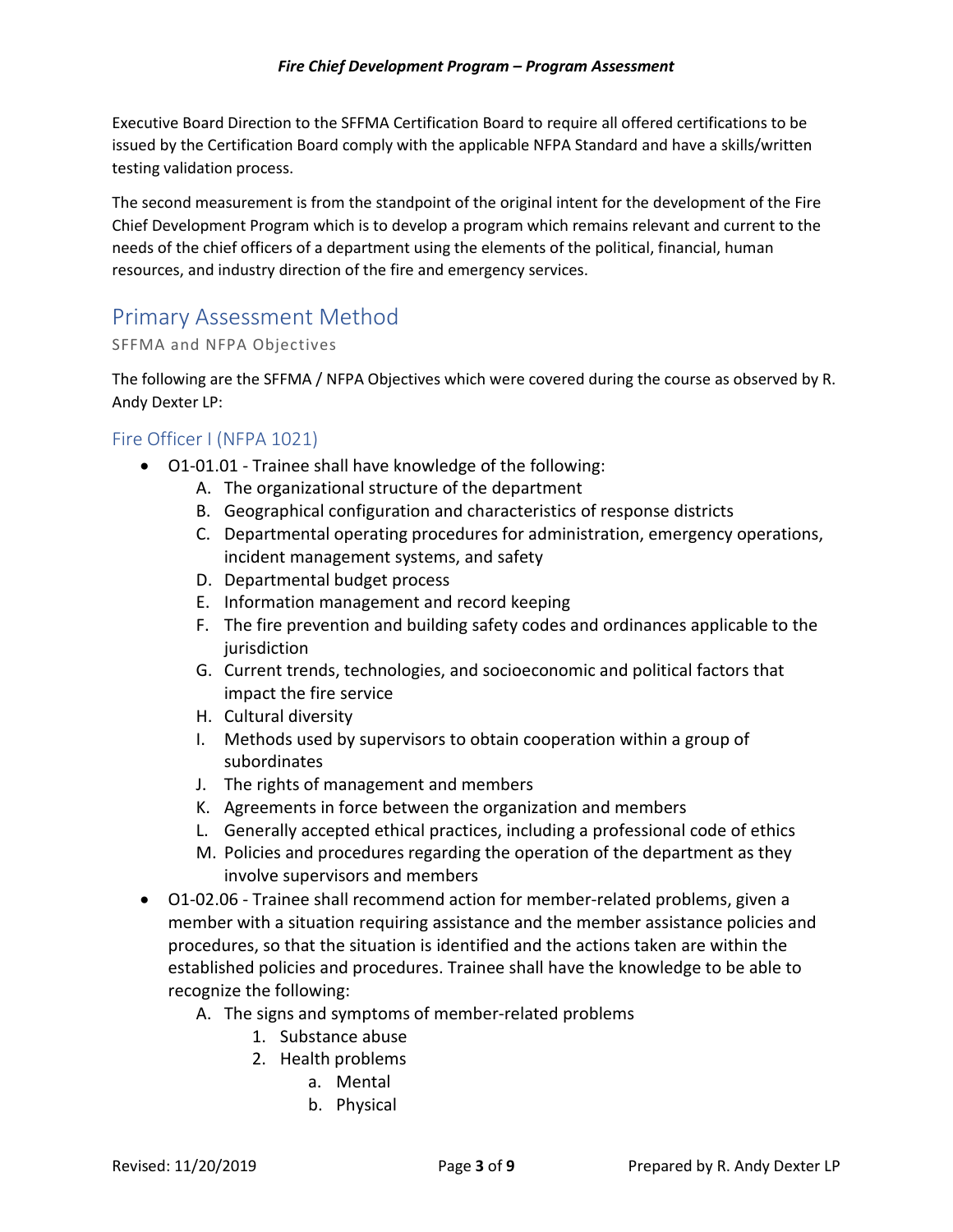- 3. Financial problems
- 4. Personal/family problems
- 5. Behavioral problems
- B. Causes of stress in emergency services personnel
	- 1. Environmental
		- a. Weather
		- b. Workplace conditions/expectations
		- c. Emergency scenes
	- 2. Physiological
		- a. Interrupted meals/sleep
			- b. Shift work
			- c. Constant heightened sense of awareness
	- 3. Psychological
		- a. Multiple casualty incidents
		- b. Gruesome injuries
		- c. Co‐worker injuries or deaths
		- d. Injuries or deaths involving children
	- 4. Cultural
		- a. Age
		- b. Gender
		- c. Ethnicity
		- d. Religion
	- 5. Personal
		- a. Financial
		- b. Issues outside of work
- C. Adverse effects of stress on the performance of emergency service personnel
	- 1. Failure to meet job performance requirements
	- 2. Injuries/illnesses
	- 3. Death
- O1-02.09 Trainee shall have the knowledgeable of human resource policies and procedures
	- A. Federal laws
	- B. State laws
	- C. Local AHJ (e.g. Employee Assistance Program)
	- D. Departmental (e.g. Wellness/fitness program)
- O1‐03.02 Trainee shall be knowledgeable of the following:
	- A. Community demographics and service organizations
		- 1. Community demographics and service organizations
			- a. Statistical analysis
				- i. Age
				- ii. Income
				- iii. Ethnicity
				- iv. Sex
				- v. Educational level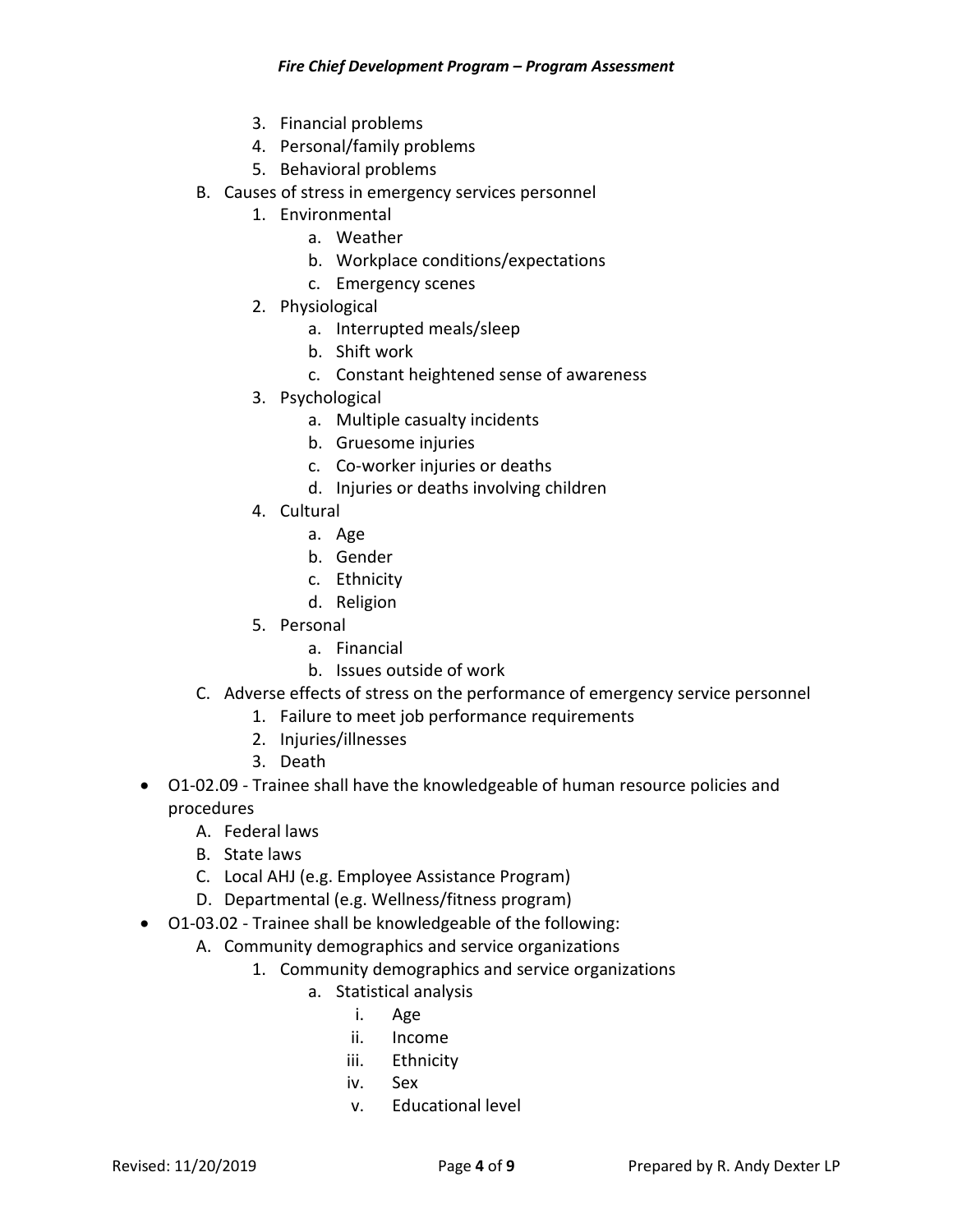- vi. Special needs
- b. Service organizations
	- i. Civic (e.g. Lions, Rotary)
	- ii. Religious (e.g. Knights of Columbus, Salvation Army)
	- iii. Volunteer (e.g. Red Cross, Community Emergency Response Team (CERT), Fire Corps)
- O1-03.08 Trainee shall be knowledgeable of fire department's public education program as it relates to the target audience according to the AHJ.
- O1‐04.01 Trainee shall recommend changes to existing departmental policies and/or implement a new departmental policy at the unit level, given a new departmental policy, so that the policy is communicated to and understood by unit members.
- O1-04.06 Trainee shall be knowledgeable of policies and procedures and the revenue sources and budget process.
	- A. Policies and procedures
		- 1. AHJ
	- B. Revenue sources
		- 1. Operating Budget (e.g. program, line item)
	- C. Budget process
		- 1. AHJ

#### Fire Officer II (NFPA 1021)

- O2‐01.01 Trainee shall have knowledge of the organization of local government
- O2‐01.02 Trainee shall have knowledge of enabling and regulatory legislation and the law‐making process at the local, state, and federal levels
- O2‐01.03 Trainee shall have knowledge of the functions of other bureaus, divisions, agencies, and organizations and their roles and responsibilities that relate to the fire service
	- A. Intergovernmental and interagency cooperation
- O2‐02.02 Trainee shall have knowledge of the following:
	- A. Human resource evaluation policies and procedures in reference to;
		- 1. Federal (e.g. Americans with Disabilities Act)
		- 2. State (e.g. Local Government Code)
		- 3. Local/AHJ (e.g. city policies)
		- 4. Departmental (e.g. departmental policies)
- O2‐02.04 Trainee shall be knowledgeable of the following:
	- A. Human resource evaluation policies and procedures in reference to;
		- 1. Federal (e.g. Fair Labor Standards Act)
		- 2. State (e.g. Local Government Code)
		- 3. Local/ AHJ (e.g. city policies)
		- 4. Departmental (e.g. departmental policies)
- O2‐04.01 This section involves preparing a project or divisional budget, news releases, and policy changes, according to the following job performance requirements.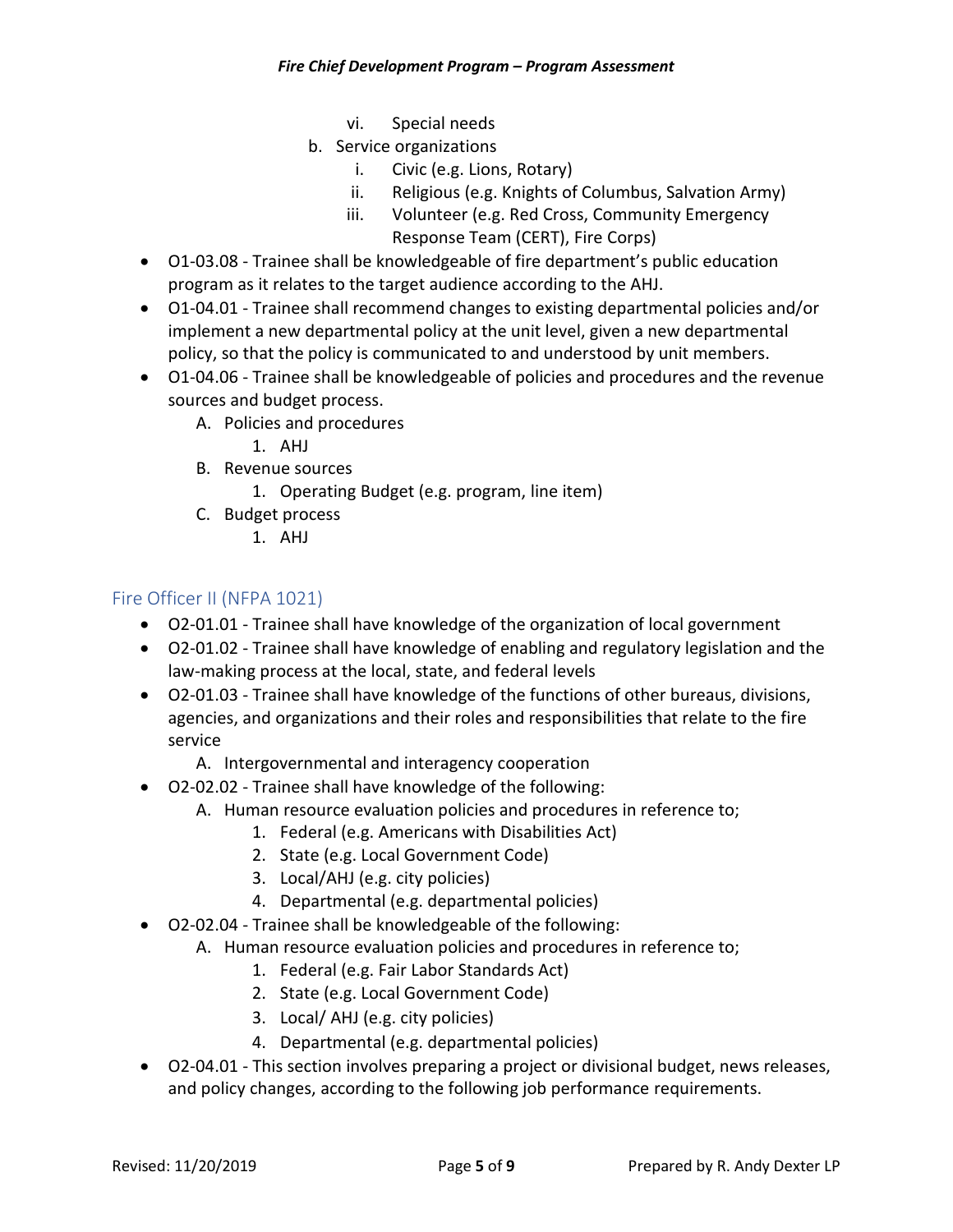- O2‐04.02 Trainee shall develop a policy or procedure, given an assignment, so that the recommended policy or procedure identifies the problem and proposes a solution.
- O2‐04.03 Trainee shall be knowledgeable of the following:
	- A. Policies and procedures
		- 1. Develop policies/procedures
		- 2. Train members
		- 3. Implement policies/procedures
		- 4. Evaluate/revise policies/procedures
	- B. Problem identification
		- 1. Be attentive
		- 2. Ask questions
		- 3. Encourage subordinates to report problems
- O2‐04.09 Trainee shall have knowledge of the following:
	- A. Policies and procedures for news releases
		- 1. AHJ
		- B. Format used for news releases
			- 1. Oral interview
				- a. Be prepared
				- b. Stay in control
				- c. Look and act the part
				- d. It is not over until it is over
			- 2. Written
				- a. Formulate a plan
					- b. Develop a concept and write the release
					- c. Make it unique
					- d. Well organized
					- e. Department letterhead
				- f. Release news to the media
- O2‐06.03 Trainee shall have knowledge of the following:
	- A. Standard operating procedures
		- 1. AHJ
	- B. National, state/provincial, and local information resources available for the mitigation of emergency incidents
	- C. An incident management system
		- 1. NIMS
		- 2. Incident Command System
	- D. A personnel accountability system

#### Fire Officer III (NFPA 1021)

• O3‐01.01 - Trainee shall have knowledge of the current national and international trends and developments related to fire service organization, management, and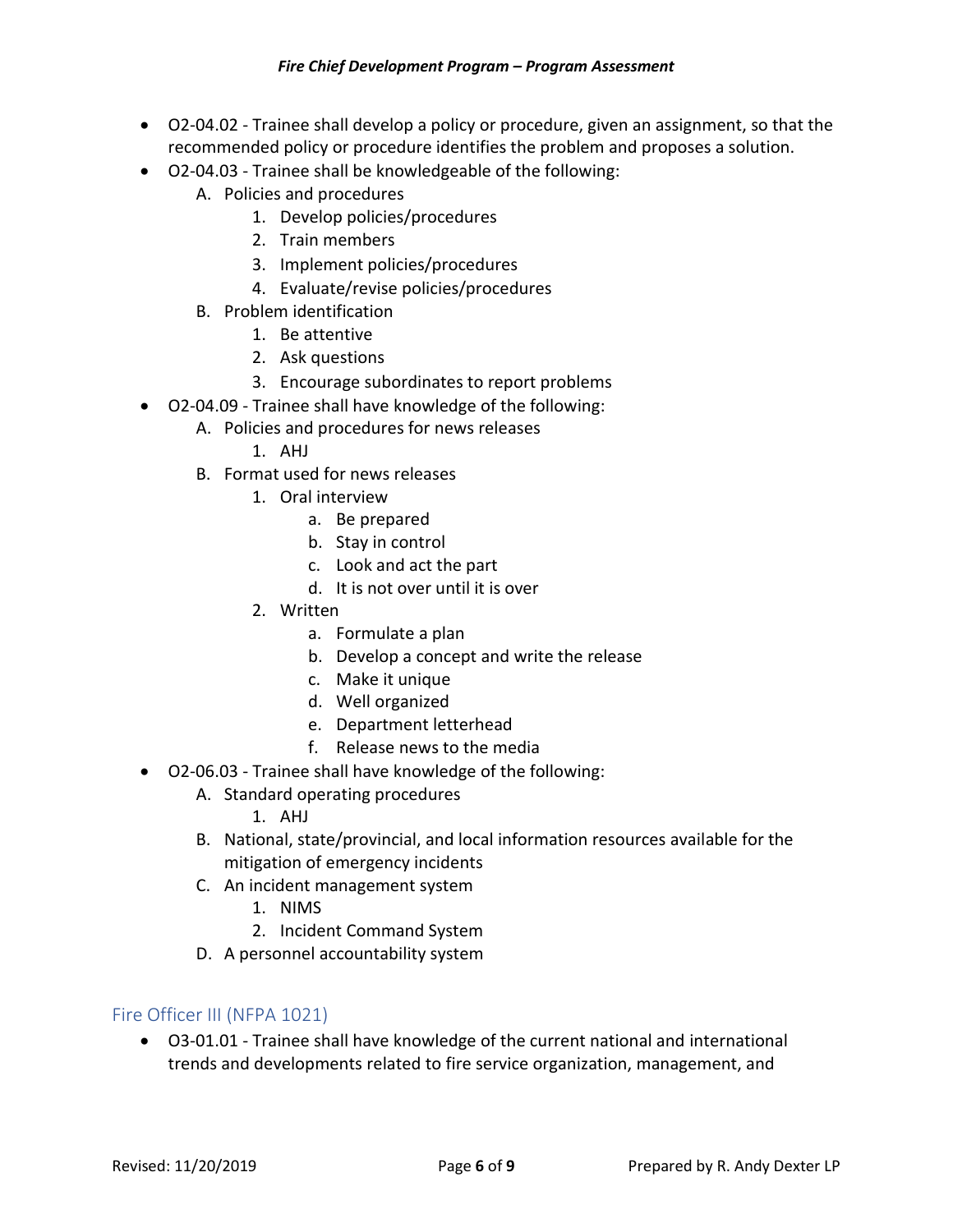#### *Fire Chief Development Program – Program Assessment*

administrative principles, as well as public and private organizations that support the fire and emergency services and the functions of each. NFPA 1021 6.1

- O3‐02.06 Trainee shall develop a plan for providing an employee accommodation, given an employee need, the requirements, and applicable law, so that adequate information is included to justify the requested change(s) using agency's policies and procedures, and legal requirements or reasonable accommodations. NFPA 1021 6.2.6
- O3-03.01 Trainee shall develop a community risk reduction program, given risk assessment data, so that program outcomes are me using community demographics, re‐ source availability, community needs, customer service principles, and program development. NFPA 1021 6.3.1

#### Fire Officer IV (NFPA 1021)

• O4‐02.01 - Trainee shall appraise the department's human resource demographics, given appropriate community demographic data, so that the recruitment, selection, and placement of human resources is effective and consistent with law and current best practices in accordance with policies and procedures; local, state/provincial, and federal regulations; community demo‐ graphics; community issues; and formal and informal community leaders. NFPA 1021 7.2.1

## SFFMA / NFPA Compliance

Based on this assessment, the current Fire Chief Development Program DOES NOT fully complete or satisfy the requirement for compliance in an existing certification program. The above can be used as a cross walk of completed objectives within the Fire Officer Certification Program of SFFMA. A majority of the Fire Chief Development Program covers cognitive objectives and very few psychomotor objectives are accomplished by the course. In order to make the existing program NFPA compliant, more course work to include developing budgets, strategic plans, proposals, press releases, etc. will be required along with most classroom time to complete the desired NFPA Fire Officer program. As depicted in the NFPA 1021 objectives covered, this course covers elements of the Fire Officer I, Fire Officer II, Fire Officer III, and Fire Officer IV curriculums; however, does not satisfy one or all of these curriculums.

## Secondary Assessment Method

Prior to attending the course, I (R. Andy Dexter LP) spoke with several of the founding instructors of the program. Within these conversations, the direction for the creation of the Fire Chief Development Program came from a need to provide education to new Fire Chiefs in topic which are the most current and relevant to the fire service. As such, the direction from the SFFMA Executive Board did not place a requirement for this program to be aligned with an existing NFPA standard as was the direction to the SFFMA Certification Board. This truly led to no requested action from the Executive Board to the Certification Board for the creation of and implementation of this program as a certification within the SFFMA Certification Program.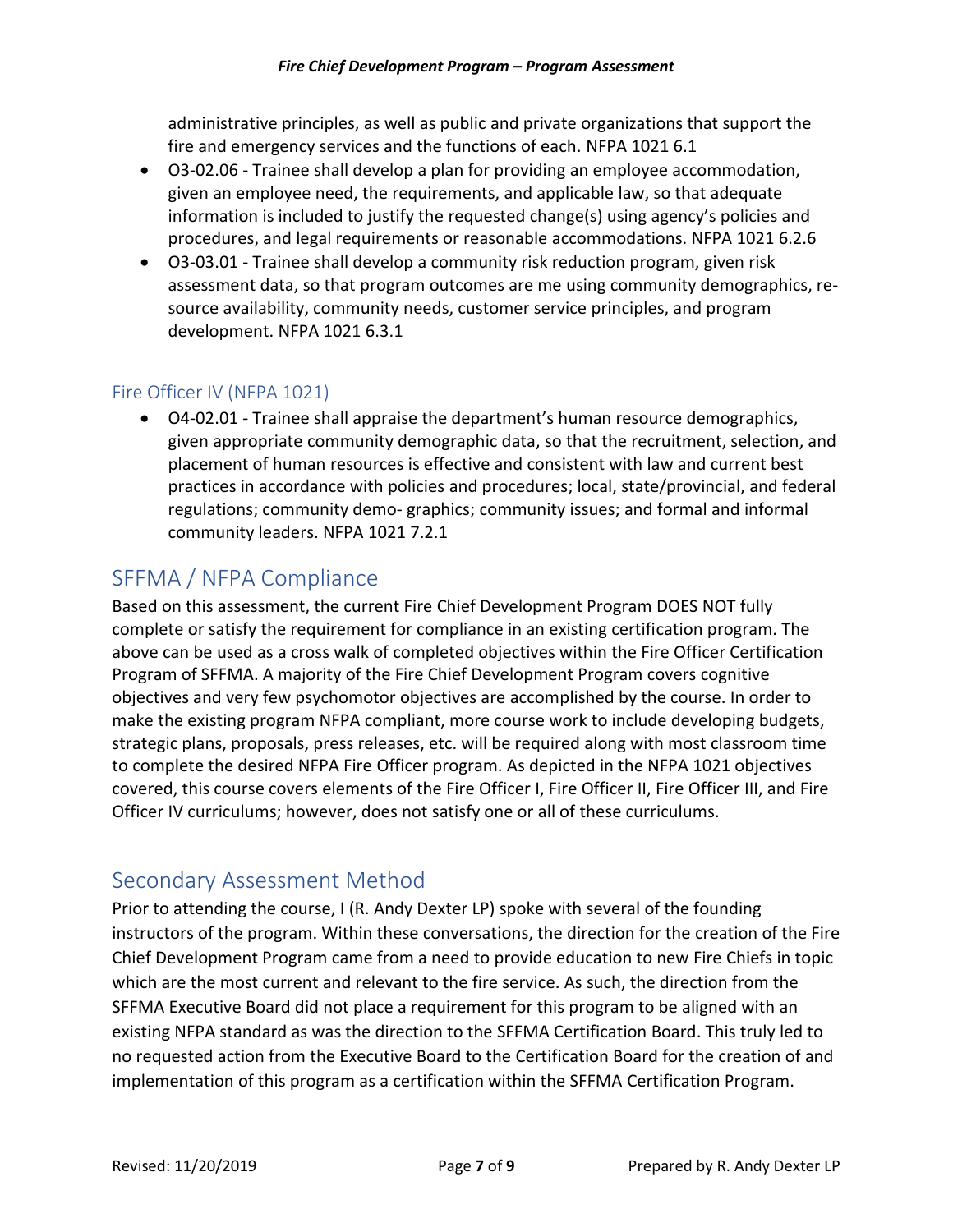Requests from students and instructors have led to the question of whether the Fire Chief Development Program is a certification or an education program.

The Fire Chief Development Program, as experienced by attending the 2019 class, provided more specific, fire service of Texas oriented, and relevant class/topics which are not specifically identified in NFPA Curriculum. As such, it is difficult to adequately compare the NFPA curriculum to the educational topic provided and discussed during this delivery of the Fire Chief Development Program. There are a multitude of programs available to the fire service which do provide NFPA curricula compliance, but also exceeds these requirements as well. TEEX offers the Fire Service Chief Executive Officer (FSCEO) program and the IAFC offers the Executive Chief Officer Leadership Symposium; just to site a few examples.

## Recommendations for Credit

In my assessment, this program was never intended or developed towards a certification program, however there is great value in the course and the educational opportunities, networking, information presented, and materials covered do provide a profound benefit to the fire service. The Fire Chief Development Program achieved these intended goals. As this is a SFFMA course, I recommend that the course entirety be accepted as training hours collected towards the existing SFFMA Master Firefighter Certification Program. As a rule, a maximum of 40 hours from one single course can be counted on the application for Master Firefighter. The Fire Chief Development Program is currently broken into five (5) separate weekends of instruction, with each receiving a certificate of completion. It is my recommendation to the SFFMA Certification Board at all five certificates be counted or the course completion be honored in its entirety.

Finally, the SFFMA Certification Board possesses the authority of creating a new category of certifications for SFFMA specific program instruction. This category will not follow the NFPA compliancy requirement enacted by the Executive Board; however, it will validate the programs being offered by SFFMA.

## Class Recommendations for the future of the Fire Chief Development

#### Program

In class, the following items were discussed as improvements to the curriculum for future delivery of the Fire Chief Development Program:

- Personal Liability Insurance for Chiefs
- Billing side of things cost recovery / legal aspects
- Cost recovery / fire recovery
- ISO forms (handouts)
- Fire codes within ESD establishing fire codes
- Transition from non-ESD to ESD department